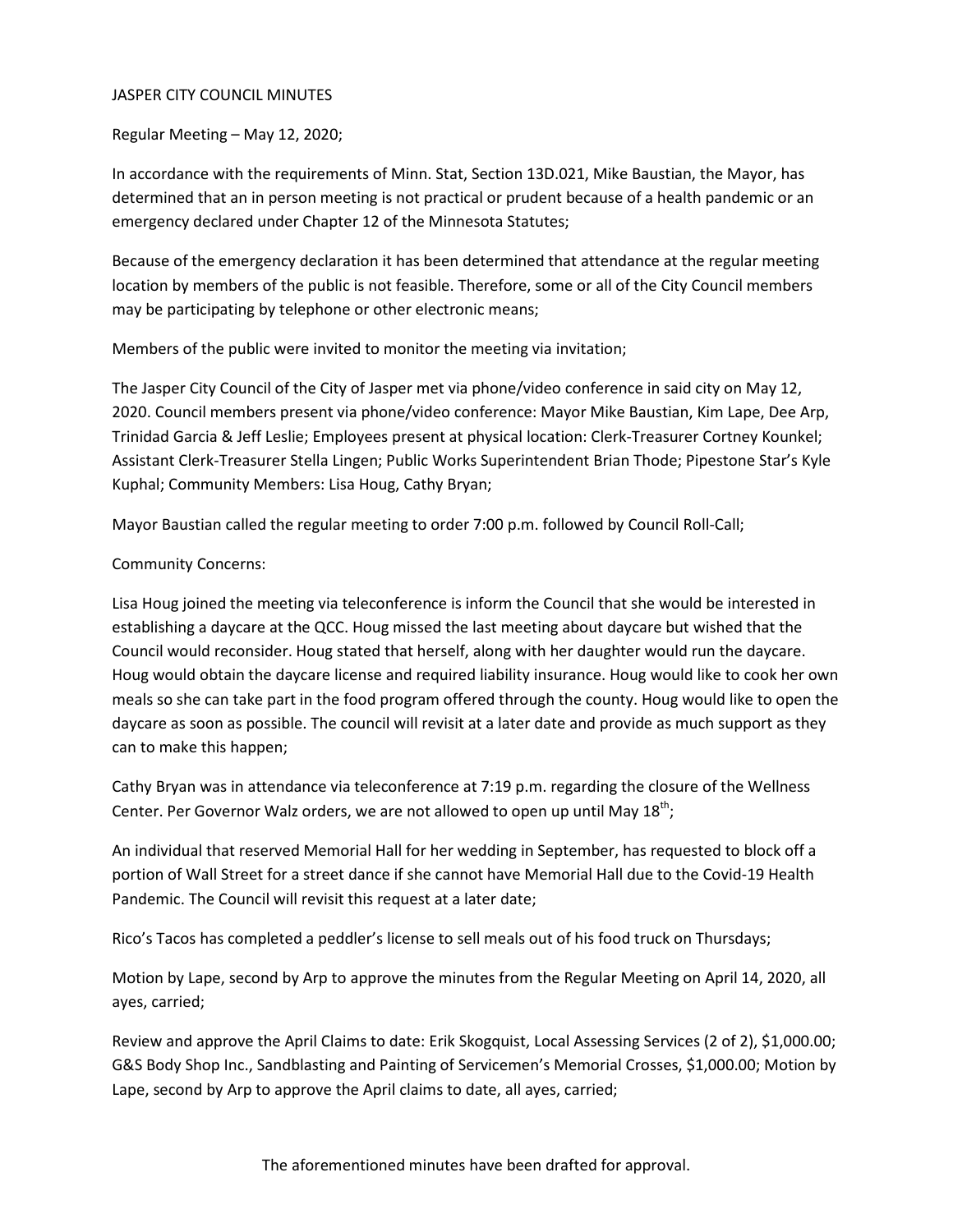Receipts noted: Ludolph Bus, Inc., April, May, June Rent, \$900.00; Xcel Energy, Credit Balance Refund, \$230.42; Pipestone County Treasurer, Fire 2020 Appropriation, \$780.00; Pipestone County Treasurer, Amb 2020 Appropriation, \$4,000.00;

## DELINQUENT SEWER/WATER/GARBAGE:

The delinquent sewer, water and garbage report was discussed with the Council. One account has paid a portion of their bill, the rest of the accounts stand as printed. Due to the global Health Pandemic, Thode has not been able to fix 4 meters due to having to enter resident's homes. According to Thode, the rest of the meters have been working so maybe it is an issue on the computer end;

Wellness Center/QCC: The Wellness Center/QCC is closed until May 18, 2020;

## NEW BUSINESS:

The State Primary Election will be held in August. Kounkel visited with Tyler Riesch, Pipestone County Auditor regarding holding in-house elections due to the Covid-19 Pandemic. According to Riesch, the State is adamant that we need to hold the election despite the uncertainty with the pandemic. However, we would have the option to go to mail in voting BUT we will have to continue this for at least 4 years. If we decide to conduct the election as we have in previous years, the City will have to supply protective shields, gloves, masks, hand sanitizer and wipes. This topic will be revisited at the June Council Meeting;

The League of MN Cities Appraisal Report was presented to the Council for review;

OLD BUSINESS:

Clean-Up Days has been rescheduled to Saturday, June 6, 2020;

The campground remains closed at this time;

The Unsung Heroes Dedication Plaque was discussed. It was mentioned to place it by the Casson building in the City Park;

PUBLIC WORKS REPORT:

No land use permits were issued during April;

Thode obtained bids for trees to be placed at the City Park from Sunnyside Gardens;

Sunny Side Nursery: Mixture of 2 trees, Autumn Blaze and Green Linden to stagger around the boulevard;

- ❖ Autumn Blaze (Slow Growing Maple)
- #10, 8' with 1" trunk, \$130.00;
- $\div$  #25, 10' with 1-1/4" trunk, \$179.00;
- Green Linden
- #10, 8' with 1" trunk, \$140.00;

The aforementioned minutes have been drafted for approval.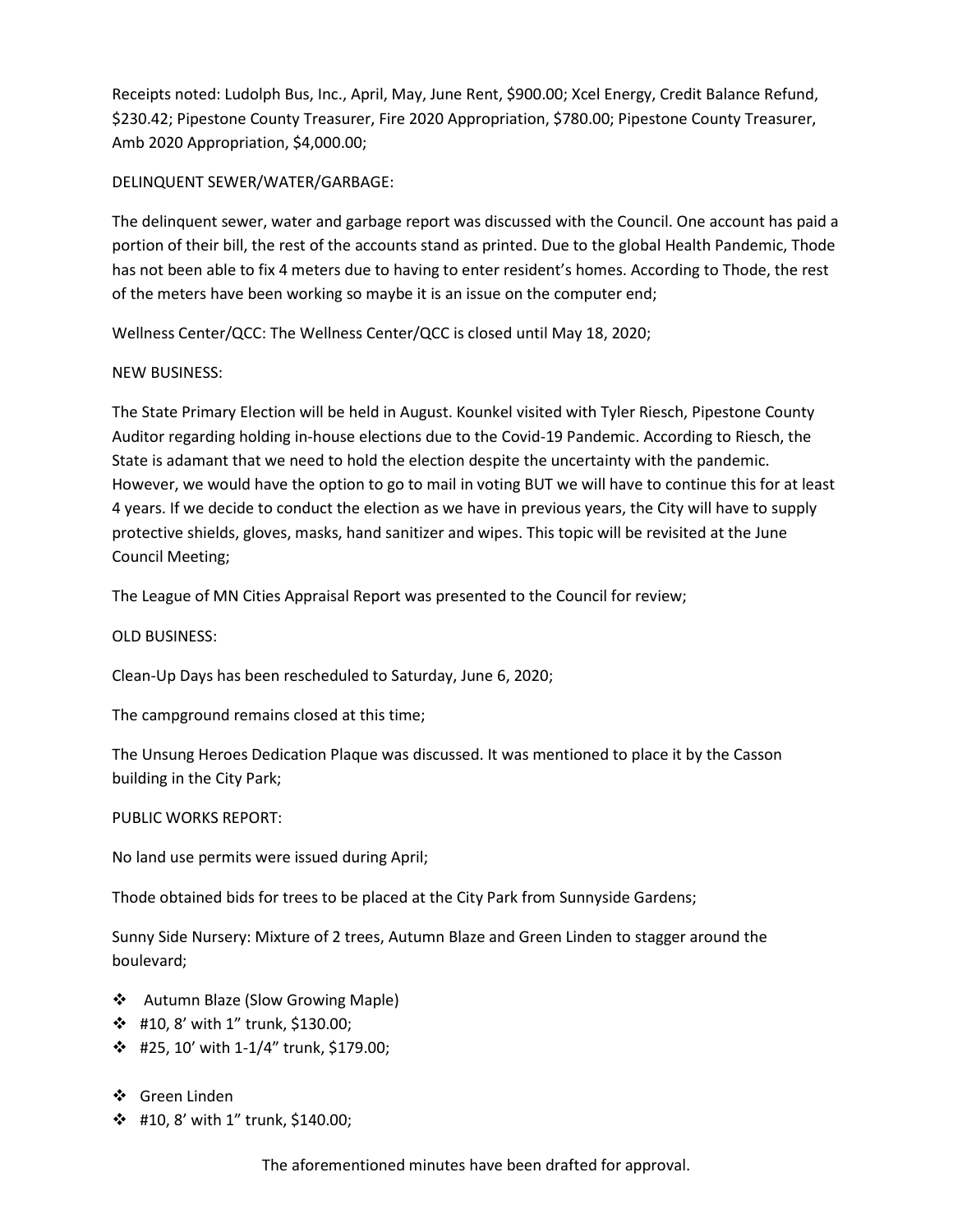$\div$  #25, 8'+ with 1"+ trunk, \$189.00;

Motion by Lape, second by Leslie to approve the purchase of the larger trees; Five Autumn Blaze #25, 10' with 1-1/4" trunk at \$179.00 each; Five Green Linden #25, 8'+ with 1"+ trunk at \$189.00; all ayes, carried;

Thode obtained bids for the replacement of shingles at the QCC. Ricky's Professional Maintenance and Hawes Construction both placed bids. The bids were as follows:

Hawes Construction (2 separate bids);

- Materials for laying steel on roof: \$11,151.39;
- Labor: \$15,500.00;
- Lift Rental: \$3,000.00
- Total: \$29,651.39;
- Shingles and Accessories: \$9,350.28;
- Labor (Tearing off old and re-shingling): \$15,000.00;
- Lift Rental: \$3,000.00;
- Roll Off: \$400.00;
- Total: \$27,750.28;

Ricky's Professional Maintenance;

- ❖ Shingle Overlay
- Materials: \$6.914.81;
- Labor: \$8,125.00;
- Total: \$15,039.81;
- Steel Roofing (Church/Chapel)
- Materials: \$5,478.97;
- Labor: \$5,443.20;
- Steel Roofing (Gym/Cafeteria)
- Materials: \$4,250.40;
- Labor: \$4,224.00;
- Total: \$19,396.57;

After much discussion, the Council agreed that steel is the way to go given its longevity. Questions were raised about what type of steel would be used. The fear is that the building will look like a barn. Thode will talk with the contractors and get more information for the next council meeting;

ITEMS ANYONE WANTS TO ADD TO THE AGENDA:

FYI: Prairie Rose Community Fund Grant deadline is May 15, 2020. The Jasper Fire Department and Ambulance are applying;